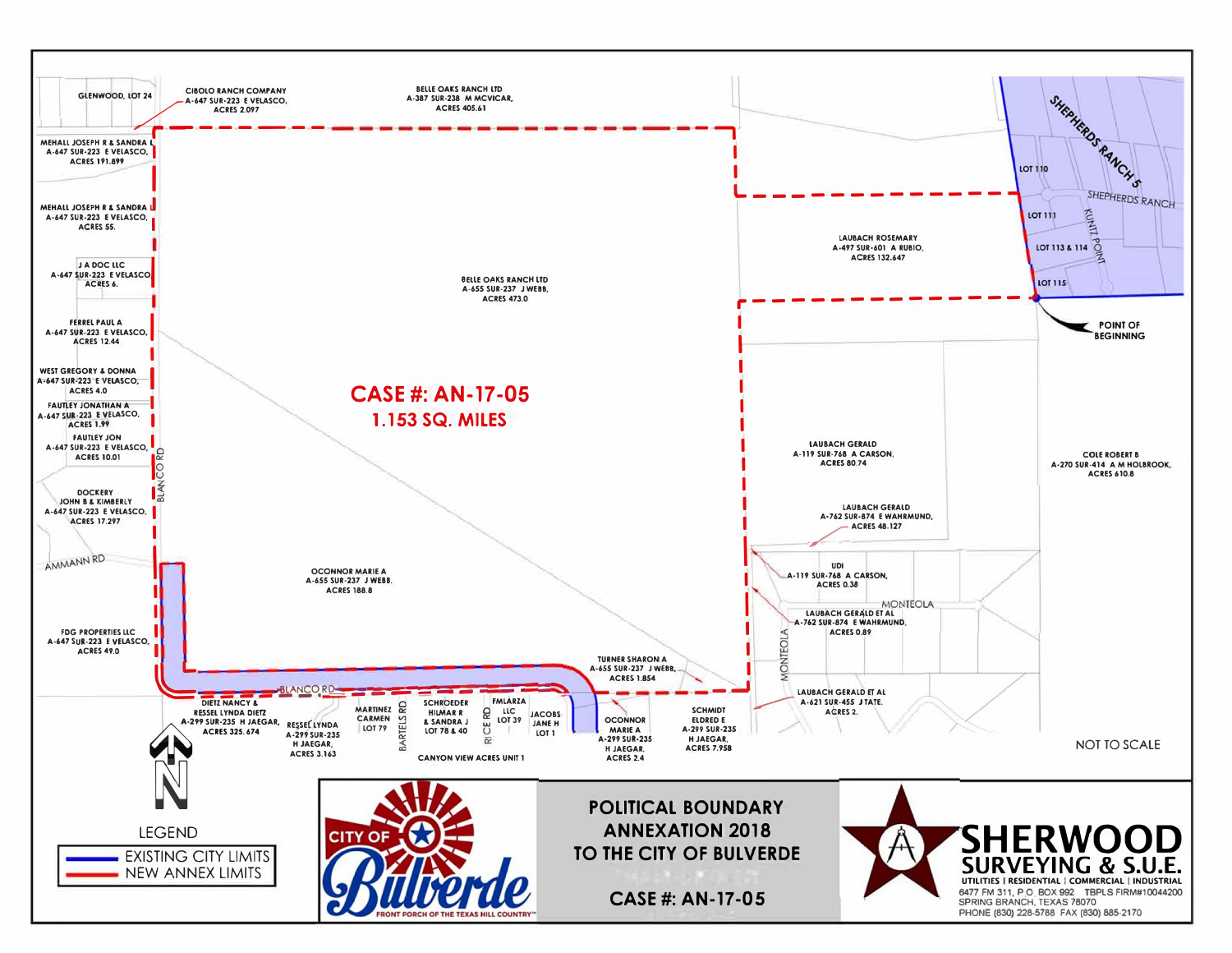## **PHASE 3**

## FIELD NOTE DESCRIPTION OF APPROXIMATELY 1.153 SQUARE MILES FOR POLITICAL BOUNDARY PURPOSES

BEING AN APPROXIMATELY 1.153 SQUARE MILE TRACT OF LAND SITUATED IN COMAL COUNTY, TEXAS, SAID 1.153 SQUARE MILE TRACT BEING MORE PARTICULARLY DESCRIBED AS FOLLOWS:

**BEGINNING**, AT A POINT IN THE EXISTING CITY LIMIT LINE AND THE SOUTHWESTERLY CORNER OF LOT 115, SHEPHERDS RANCH UNIT 5, AND BEING IN THE EASTERLY LINE OF THAT CERTAIN 132.647 ACRE TRACT CONVEYED TO ROSEMARY LAUBACH, MARKING THE MOST EASTERLY CORNER OF THIS TRACT;

**THENCE**, WESTERLY, DEPARTING SAID EXISTING CITY LIMIT LINE AND CONTINUING INTO AND ACROSS SAID 132.647 ACRE TRACT, AN APPROXIMATE DISTANCE OF 2,830 FEET TO A POINT SITUATED IN THE COMMON WESTERLY LINE OF SAID 132.47 ACRE TRACT AND THE EASTERLY LINE OF THAT CERTAIN 473.0 ACRE TRACT CONVEYED TO BELLE OAKS RANCH LTD, MARKING AN INTERIOR CORNER OF THIS TRACT;

**THENCE**, SOUTHERLY, WITH THE EASTERLY LINE OF SAID 473.0 ACRE TRACT, AN APPROXIMATE DISTANCE OF 3,727 FEET, TO A POINT BEING THE MOST SOUTHERLY CORNER OF SAID 473.0 ACRE TRACT AND THE EASTERLY CORNER OF THAT CERTAIN 1.854 ACRE TRACT CONVEYED TO SHARON A. TURNER, MARKING THE SOUTHERLY CORNER OF THIS TRACT;

**THENCE**, WESTERLY, ALONG THE SOUTHERLY BOUNDARY LINE OF SAID 1.854 ACRE TRACT AND CONTINUING ALONG THE SOUTHERLY BOUNDARY LINE OF A 188.8 ACRE TRACT CONVEYED TO MARIE A. O'CONNOR, AN APPROXIMATE DISTANCE OF 1,484 FEET, TO A POINT SITUATED IN THE EXISTING CITY LIMIT LINE MARKING AN ANGLE POINT OF THIS TRACT;

**THENCE**, WESTERLY, INTO AND ACROSS SAID 188.8 ACRE TRACT, CONTINUING ALONG THE EXISTING CITY LIMIT LINE, AN APPROXIMATE DISTANCE OF 4,031 FEET, TO A POINT SITUATED IN THE EXISTING CITY LIMIT LINE MARKING AN ANGLE POINT OF THIS TRACT;

**THENCE**, NORTHERLY, CONTINUING ACROSS SAID 188.8 ACRE TRACT, AND ALONG THE EXISTING CITY LIMIT LINE, AN APPROXIMATE DISTANCE OF 1,041 FEET, TO A POINT SITUATED IN THE EXISTING CITY LIMIT LINE MARKING AN ANGLE POINT OF THIS TRACT;

**THENCE**, WESTERLY, CONTINUING ALONG THE EXISTING CITY LIMIT LINE, AN APPROXIMATE DISTANCE OF 216 FEET, TO A POINT SITUATED IN THE EXISTING CITY LIMIT LINE, THE EASTERLY RIGHT OF WAY LINE OF BLANCO ROAD AND THE WESTERLY BOUNDARY LINE OF SAID 188.8 ACRE TRACT, MARKING AN ANGLE POINT OF THIS TRACT;

**THENCE**, SOUTHERLY, CONTINUING ALONG THE EXISTING CITY LIMIT LINE AND THE EASTERLY RIGHT OF WAY OF SAID BLANCO ROAD, SAME BEING THE WESTERLY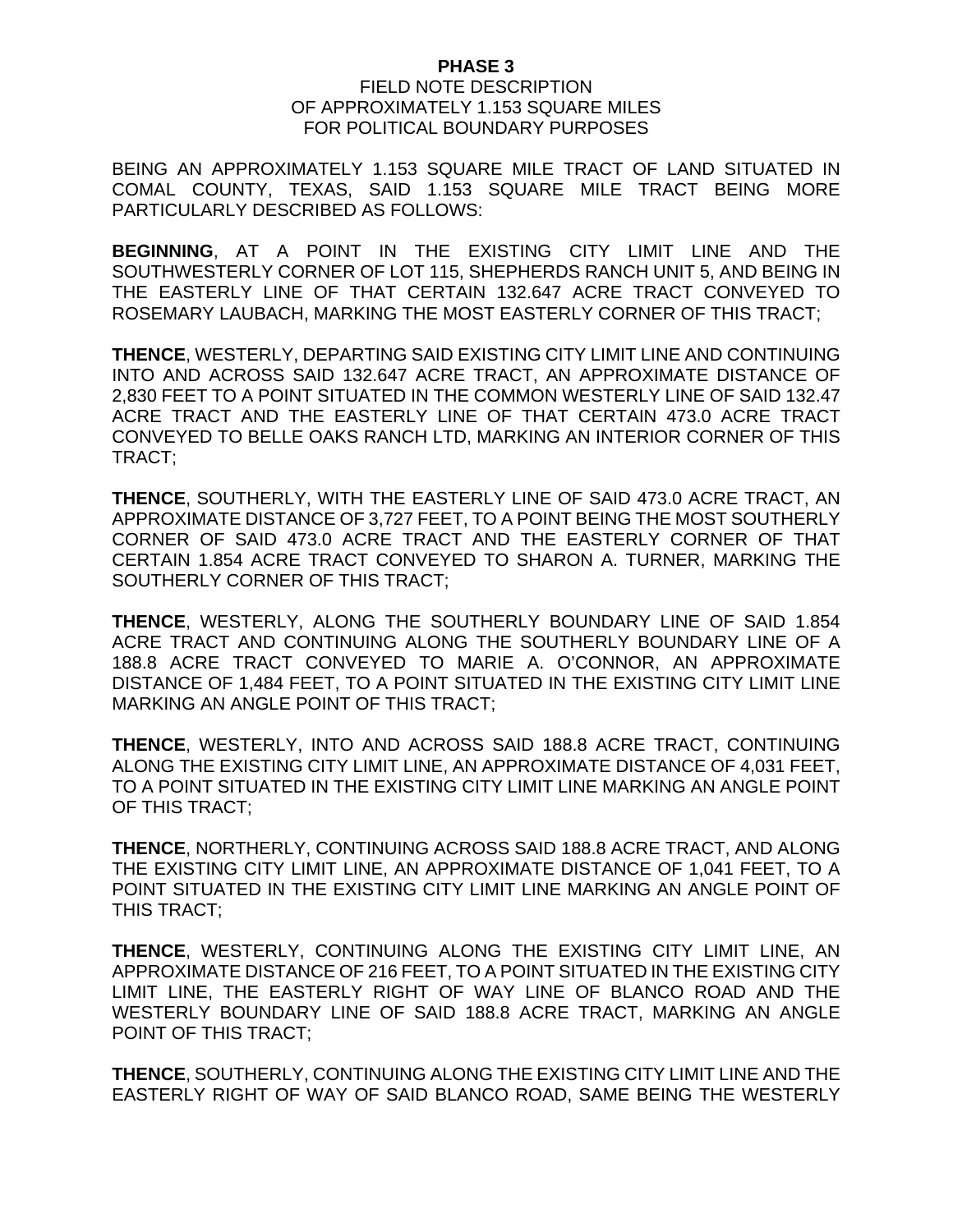LINE OF SAID 188.8 ACRE TRACT, AN APPROXIMATE DISTANCE OF 1,119 FEET, TO A POINT SITUATED IN THE EXISTING CITY LIMIT LINE AND THE BEGINNING OF A CURVE IN AN EASTERLY DIRECTION ALONG SAID RIGHT OF WAY OF BLANCO ROAD, MARKING AN ANGLE POINT OF THIS TRACT;

**THENCE**, EASTERLY, CONTINUING ALONG THE EXISTING CITY LIMIT LINE AND SAID NORTHERLY RIGHT OF WAY LINE OF BLANCO ROAD, SAME BEING THE SOUTHERLY BOUNDARY LINE OF SAID 188.8 ACRE TRACT, AN APPROXIMATE DISTANCE OF 3,781 FEET, TO A POINT SITUATED IN THE EXISTING CITY LIMIT LINE MARKING THE BEGINNING OF CURVE TO THE SOUTH OF SAID RIGHT OF WAY OF BLANCO ROAD, AND MARKING AN ANGLE POINT OF THIS TRACT;

**THENCE**, SOUTHEASTERLY, ALONG THE EXISTING CITY LIMIT LINE, AND A CURVE TO THE SOUTH OF SAID RIGHT OF WAY OF BLANCO ROAD, AN APPROXIMATE DISTANCE OF 195 FEET, TO A POINT SITUATED IN THE EXISTING CITY LIMIT LINE AND THE COMMON SOUTHERLY CORNER OF SAID 188.8 ACRE TRACT AND THE NORTHWESTERLY CORNER OF A 2.4 ACRE TRACT CONVEYED TO SAID MARIE A. O'CONNOR, MARKING AN ANGLE POINT OF THIS TRACT;

**THENCE**, WESTERLY, DEPARTING WITH SAID EXISTING CITY LIMIT LINE, INTO AND ACROSS SAID RIGHT OF WAY OF BLANCO ROAD, AN APPROXIMATE DISTANCE OF 56 FEET, TO A POINT SITUATED IN THE SOUTHERLY RIGHT OF WAY OF SAID BLANCO ROAD, AND BEING IN THE NORTHERLY BOUNDARY LINE OF LOT 1, CANYON VIEW ACRES UNIT 1, MARKING AN ANGLE POINT OF THIS TRACT;

**THENCE**, WESTERLY, CONTINUING ALONG THE SAID SOUTHERLY RIGHT OF WAY LINE OF BLANCO ROAD, SAME BEING THE NORTHERLY LINE OF SAID CANON VIEW ACRES UNIT 1, A 3.163 ACRE TRACT CONVEYED TO LYNDA RESSEL AND A 325.674 ACRE TRACT CONVEYED TO NANCY DIETZ AND LYNDA RESSEL DIETZ, AN APPROXIMATE DISTANCE OF 3,671 FEET, TO A POINT MARKING THE BEGINNING OF A CURVE TO THE NORTH IN THE WESTERLY RIGHT OF WAY OF SAID BLANCO ROAD, MARKING AN ANGLE POINT OF THIS TRACT;

**THENCE**, NORTHERLY, ALONG THE WESTERLY RIGHT OF WAY LINE OF SAID BLANCO ROAD, PASSING AMMANN ROAD AND CONTINUING AN APPROXIMATE DISTANCE OF 5,548 FEET, TO A POINT SITUATED IN THE EASTERLY LINE OF A 2.097 ACRE TRACT CONVEYED TO CIBOLO RANCH COMPANY, MARKING THE NORTHWESTERLY CORNER OF THIS TRACT;

**THENCE**, EASTERLY, INTO AND ACROSS SAID RIGHT OF WAY OF BLANCO ROAD AND CONTINUING ALONG THE COMMON NORTHERLY LINE OF SAID 473.0 ACRE TRACT AND THE SOUTHERLY LINE OF SAID 405.61 ACRE TRACT, AN APPROXIMATE DISTANCE OF 5,553 FEET, TO A POINT BEING THE NORTHEASTERLY CORNER OF SAID 473.0 ACRE TRACT, MARKING A NORTHEASTERLY CORNER OF THIS TRACT;

**THENCE**, SOUTHERLY, ALONG THE EASTERLY LINE OF SAID 473.0 ACRE TRACT, AN APPROXIMATE DISTANCE OF 662 FEET, TO A POINT MARKING AN INTERIOR CORNER OF THIS TRACT;

**THENCE**, EASTERLY, INTO AND ACROSS SAID 132.647 ACRE TRACT, AN APPROXIMATE DISTANCE OF 2,702 FEET, TO A POINT SITUATED IN THE COMMON